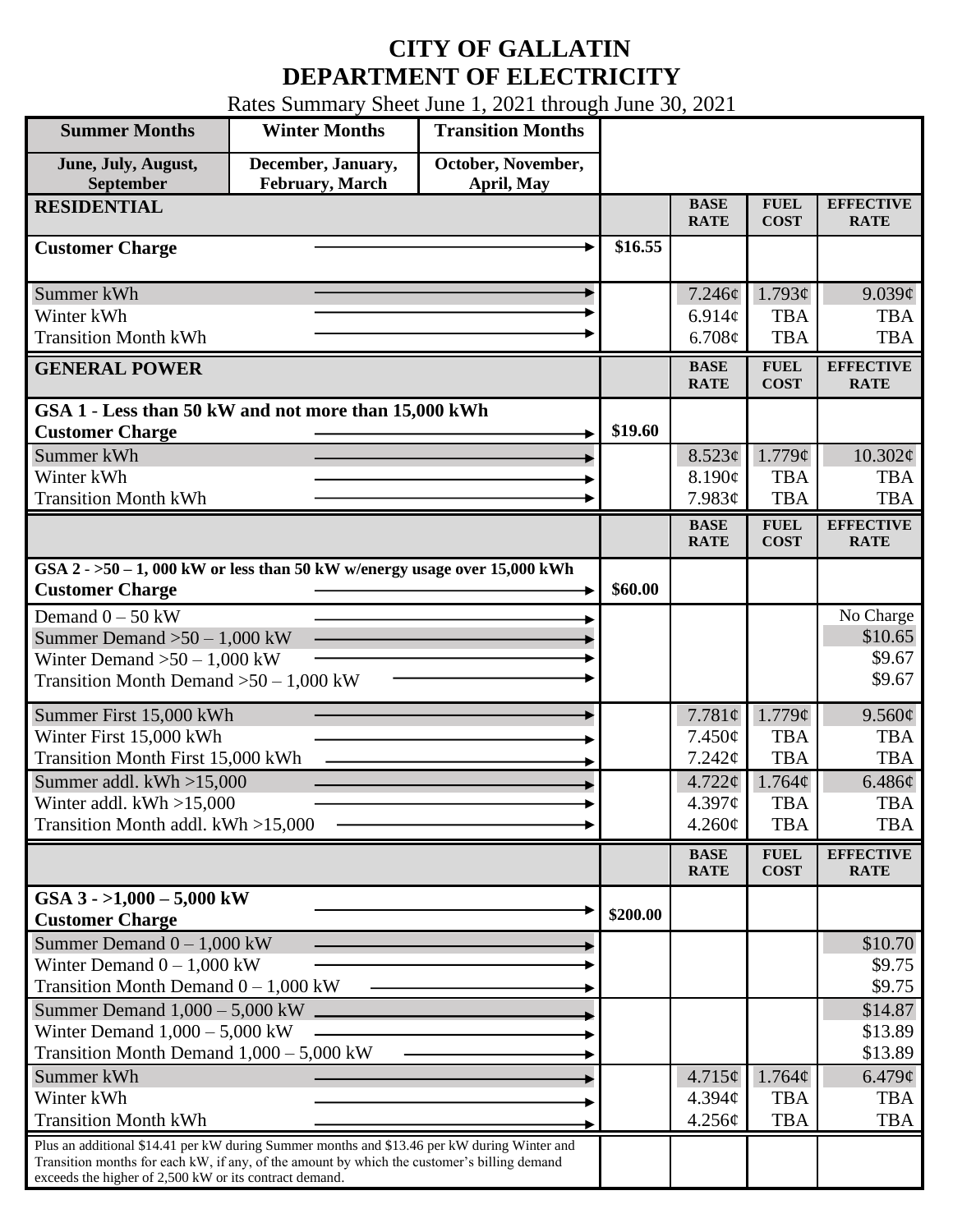| <b>Summer Months</b>                                      | <b>Winter Months</b>                             | <b>Transition Months</b> |         |                            |                            |                                  |
|-----------------------------------------------------------|--------------------------------------------------|--------------------------|---------|----------------------------|----------------------------|----------------------------------|
| June, July, August,                                       | December, January,                               | October, November,       |         |                            |                            |                                  |
| September                                                 | February, March                                  | April, May               |         |                            |                            |                                  |
| <b>GENERAL POWER CONTINUE</b>                             |                                                  |                          |         | <b>BASE</b><br><b>RATE</b> | <b>FUEL</b><br><b>COST</b> | <b>EFFECTIVE</b><br><b>RATE</b>  |
| <b>TD GSA</b>                                             |                                                  |                          |         |                            |                            |                                  |
| <b>Customer Charge</b>                                    |                                                  |                          | \$1,500 |                            |                            |                                  |
| <b>Onpeak Summer Demand</b>                               |                                                  |                          |         |                            |                            | \$10.95                          |
| <b>Onpeak Winter Demand</b>                               |                                                  |                          |         |                            |                            | \$9.99                           |
| <b>Onpeak Transition Month Demand</b>                     |                                                  |                          |         |                            |                            | \$9.99                           |
| <b>Offpeak Excess of Contract Demand</b>                  |                                                  |                          |         |                            |                            |                                  |
| Summer                                                    |                                                  |                          |         |                            |                            | \$10.95                          |
| Winter                                                    |                                                  |                          |         |                            |                            | \$9.99                           |
| Transition                                                |                                                  |                          |         |                            |                            | \$9.99                           |
| <b>Max Demand</b>                                         |                                                  |                          |         |                            |                            | \$5.23                           |
| <b>Onpeak Summer kWh</b>                                  |                                                  |                          |         | 8.049¢                     | 1.785¢                     | 9.834¢                           |
| <b>Onpeak Winter kWh</b>                                  |                                                  |                          |         | 6.520¢                     | <b>TBA</b>                 | <b>TBA</b>                       |
| <b>Onpeak Transition Month kWh</b>                        |                                                  |                          |         | 5.115¢                     | <b>TBA</b>                 | <b>TBA</b>                       |
| Offpeak Summer kWh First 200 HUD                          |                                                  |                          |         | 4.700¢                     | 1.785¢                     | 6.485¢                           |
| Offpeak Summer kWh Next 200 HUD                           |                                                  |                          |         | $0.452\phi$                | 1.785¢                     | $2.237\mathcal{C}$               |
| <b>Additional HUD</b><br>Offpeak Winter kWh First 200 HUD |                                                  |                          |         | 0.149¢<br>4.996¢           | 1.785¢<br><b>TBA</b>       | $1.934\mathcal{C}$<br><b>TBA</b> |
| Offpeak Winter kWh Next 200 HUD                           |                                                  |                          |         | 0.452¢                     | <b>TBA</b>                 | <b>TBA</b>                       |
| <b>Additional HUD</b>                                     |                                                  |                          |         | 0.149¢                     | <b>TBA</b>                 | <b>TBA</b>                       |
| Offpeak Transition kWh First 200 HUD                      |                                                  |                          |         | 5.115¢                     | <b>TBA</b>                 | <b>TBA</b>                       |
| Offpeak Transition kWh Next 200 HUD                       |                                                  |                          |         | .452 $\phi$                | <b>TBA</b>                 | <b>TBA</b>                       |
| <b>Additional HUD</b>                                     |                                                  |                          |         | .149 $\phi$                | <b>TBA</b>                 | <b>TBA</b>                       |
|                                                           |                                                  |                          |         | <b>BASE</b><br><b>RATE</b> | <b>FUEL</b><br><b>COST</b> | <b>EFFECTIVE</b><br><b>RATE</b>  |
| GSB Demands from 5,001 - 15,000 kW                        |                                                  |                          |         |                            |                            |                                  |
| <b>Customer Charge</b>                                    |                                                  |                          | \$1,500 |                            |                            |                                  |
| Onpeak Summer Demand 5,000 - 15,000 kW                    |                                                  |                          |         |                            |                            | \$10.87                          |
| Onpeak Winter Demand $5,000 - 15,000$ kW                  |                                                  |                          |         |                            |                            | \$9.90                           |
|                                                           | Onpeak Transition Month Demand 5,000 – 15,000 kW |                          |         |                            |                            | \$9.90                           |
|                                                           |                                                  |                          |         |                            |                            |                                  |
| <b>Offpeak Excess of Contract Demand</b>                  |                                                  |                          |         |                            |                            |                                  |
| Summer<br>Winter                                          |                                                  |                          |         |                            |                            | \$10.87<br>\$9.90                |
| Transition                                                |                                                  |                          |         |                            |                            | \$9.90                           |
| <b>Max Demand</b>                                         |                                                  |                          |         |                            |                            | \$5.21                           |
| <b>Onpeak Summer kWh</b>                                  |                                                  |                          |         | 6.513 $\phi$               | 1.652¢                     | 8.165¢                           |
| <b>Onpeak Winter kWh</b>                                  |                                                  |                          |         | 5.378¢                     | <b>TBA</b>                 | <b>TBA</b>                       |
| <b>Onpeak Transition Month kWh</b>                        |                                                  |                          |         | 3.990¢                     | <b>TBA</b>                 | <b>TBA</b>                       |
| Offpeak Summer kWh First 200 HUD                          |                                                  |                          |         | 4.022¢                     | 1.652¢                     | 5.674 $\phi$                     |
| Offpeak Summer kWh Next 200 HUD                           |                                                  |                          |         | 0.564¢                     | 1.652¢                     | 2.216¢                           |
| <b>Additional HUD</b>                                     |                                                  |                          |         | $0.223\phi$                | 1.652¢                     | $1.875\phi$                      |
| Offpeak Winter kWh First 200 HUD                          |                                                  |                          |         | 4.244¢                     | <b>TBA</b>                 | <b>TBA</b>                       |
| Offpeak Winter kWh Next 200 HUD                           |                                                  |                          |         | 0.564¢                     | <b>TBA</b>                 | <b>TBA</b>                       |
| <b>Additional HUD</b>                                     |                                                  |                          |         | $0.223\phi$                | <b>TBA</b>                 | <b>TBA</b>                       |
| Offpeak Transition kWh First 200 HUD                      |                                                  |                          |         | 3.990¢                     | <b>TBA</b>                 | <b>TBA</b>                       |
| Offpeak Transition kWh Next 200 HUD                       |                                                  |                          |         | 0.564¢                     | <b>TBA</b>                 | <b>TBA</b>                       |
| <b>Additional HUD</b>                                     |                                                  |                          |         | $0.223\phi$                | <b>TBA</b>                 | <b>TBA</b>                       |

## **Page 2 - Rates Summary Sheet June 1, 2021 through June 30, 2021**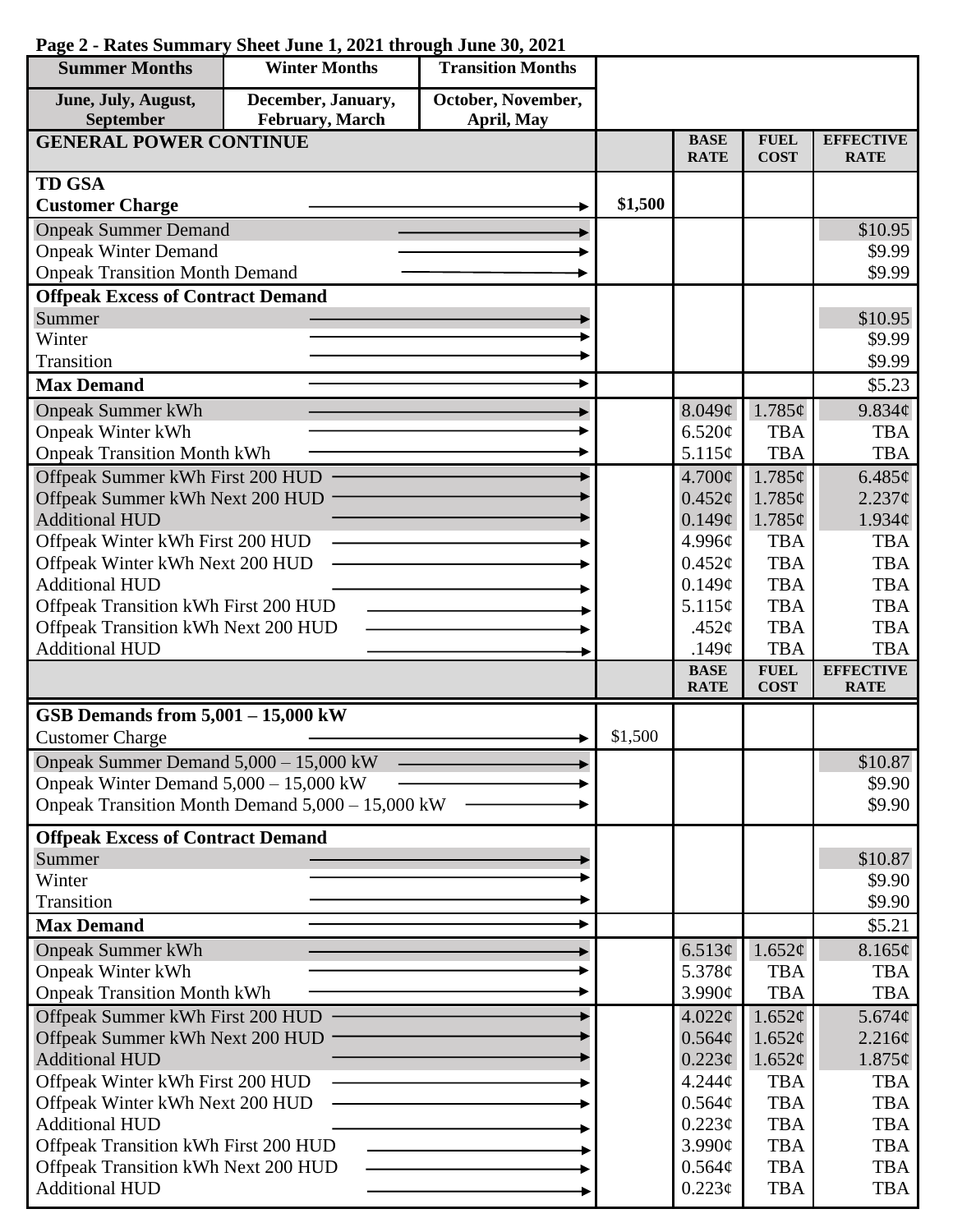| <b>Summer Months</b>                         | <b>Winter Months</b> | <b>Transition Months</b> |         |                            |                            |                                 |
|----------------------------------------------|----------------------|--------------------------|---------|----------------------------|----------------------------|---------------------------------|
| June, July, August,                          | December, January,   | October, November,       |         |                            |                            |                                 |
| September                                    | February, March      | April, May               |         |                            |                            |                                 |
| <b>GENERAL POWER CONTINUE</b>                |                      |                          |         | <b>BASE</b><br><b>RATE</b> | <b>FUEL</b><br><b>COST</b> | <b>EFFECTIVE</b><br><b>RATE</b> |
|                                              |                      |                          |         |                            |                            |                                 |
| MSB Demands greater than 5,000 kW            |                      |                          |         |                            |                            |                                 |
| <b>Customer Charge</b>                       |                      |                          | \$1,500 |                            |                            |                                 |
| Onpeak Summer Demand > 5,000                 |                      |                          |         |                            |                            | \$10.24                         |
| Onpeak Winter Demand > 5,000                 |                      |                          |         |                            |                            | \$9.27                          |
| Onpeak Transition Month Demand > 5,000       |                      |                          |         |                            |                            | \$9.27                          |
| <b>Max Demand</b>                            |                      |                          |         |                            |                            | \$2.26                          |
| <b>Offpeak Excess of Contract Demand</b>     |                      |                          |         |                            |                            |                                 |
| Summer                                       |                      |                          |         |                            |                            | \$10.24                         |
| Winter                                       |                      |                          |         |                            |                            | \$9.27                          |
| <b>Transition</b>                            |                      |                          |         |                            |                            | \$9.27                          |
| <b>Onpeak Summer kWh</b>                     |                      |                          |         | 5.779¢                     | 1.624¢                     | $7.403\phi$                     |
| <b>Onpeak Winter kWh</b>                     |                      |                          |         | 4.639¢                     | <b>TBA</b>                 | <b>TBA</b>                      |
| <b>Onpeak Transition Month kWh</b>           |                      |                          |         | 3.589c                     | <b>TBA</b>                 | <b>TBA</b>                      |
| Offpeak Summer kWh First 200 HU <del>D</del> |                      |                          |         | $3.279$ ¢                  | 1.624¢                     | 4.903¢                          |
| Offpeak Summer kWh Next 200 HUD              |                      |                          |         | $0.310\phi$                | 1.624¢                     | 1.934c                          |
| <b>Additional HUD</b>                        |                      |                          |         | $0.055\phi$                | 1.624¢                     | 1.679¢                          |
| Offpeak Winter kWh First 200 HUD             |                      |                          |         | 3.502¢                     | <b>TBA</b>                 | <b>TBA</b>                      |
| Offpeak Winter kWh Next 200 HUD              |                      |                          |         | 0.310¢                     | <b>TBA</b>                 | <b>TBA</b>                      |
| <b>Additional HUD</b>                        |                      |                          |         | $0.055\phi$                | <b>TBA</b>                 | <b>TBA</b>                      |
| Offpeak Transition kWh First 200 HUD         |                      |                          |         | 3.589¢                     | <b>TBA</b>                 | <b>TBA</b>                      |
| Offpeak Transition kWh Next 200 HUD          |                      |                          |         | $0.310\phi$                | <b>TBA</b>                 | <b>TBA</b>                      |
| <b>Additional HUD</b>                        |                      |                          |         | $0.055\phi$                | <b>TBA</b>                 | <b>TBA</b>                      |
|                                              |                      |                          |         | <b>BASE</b>                | <b>FUEL</b>                | <b>EFFECTIVE</b>                |
|                                              |                      |                          |         | <b>RATE</b>                | <b>COST</b>                | <b>RATE</b>                     |
| MSD Demands greater than 25,000 kW           |                      |                          |         |                            |                            |                                 |
| <b>Customer Charge</b>                       |                      |                          | \$1,500 |                            |                            |                                 |
| <b>Onpeak Summer Demand</b>                  |                      |                          |         |                            |                            | \$10.24                         |
| <b>Onpeak Winter Demand</b>                  |                      |                          |         |                            |                            | \$9.27                          |
| <b>Onpeak Transition Demand</b>              |                      |                          |         |                            |                            | \$9.27                          |
| <b>Max Demand</b>                            |                      |                          |         |                            |                            | \$1.64                          |
| <b>Offpeak Excess of Contract Demand</b>     |                      |                          |         |                            |                            |                                 |
| Summer                                       |                      |                          |         |                            |                            | \$10.24                         |
| Winter                                       |                      |                          |         |                            |                            | \$9.27                          |
| Transition                                   |                      |                          |         |                            |                            | \$9.27                          |
| <b>Onpeak Summer kWh</b>                     |                      |                          |         | 5.440¢                     | 1.624¢                     | $7.064\phi$                     |
| <b>Onpeak Winter kWh</b>                     |                      |                          |         | 4.298¢                     | <b>TBA</b>                 | <b>TBA</b>                      |
| <b>Onpeak Transition Month kWh</b>           |                      |                          |         | 3.248¢                     | 1.635¢                     | 4.883 $\phi$                    |
| Offpeak Summer kWh First 200 HUD             |                      |                          |         | 2.939¢                     | 1.624¢                     | 4.563¢                          |
| Offpeak Summer kWh Next 200 HUD              |                      |                          |         | 0.282¢                     | 1.624¢                     | $1.906\ell$                     |
| <b>Additional HUD</b>                        |                      |                          |         | $0.223\epsilon$            | 1.624¢                     | $1.847\phi$                     |
| Offpeak Winter kWh First 200 HUD             |                      |                          |         | 3.161¢                     | <b>TBA</b>                 | <b>TBA</b>                      |
| Offpeak Winter kWh Next 200 HUD              |                      |                          |         | 0.282¢                     | <b>TBA</b>                 | <b>TBA</b>                      |
| <b>Additional HUD</b>                        |                      |                          |         | $0.223\phi$                | <b>TBA</b>                 | <b>TBA</b>                      |
| Offpeak Transition kWh First 200 HUD         |                      |                          |         | 3.248¢                     | <b>TBA</b>                 | <b>TBA</b>                      |
| Offpeak Transition kWh Next 200 HUD          |                      |                          |         | 0.282¢                     | <b>TBA</b>                 | <b>TBA</b>                      |
| <b>Additional HUD</b>                        |                      |                          |         | 0.223¢                     | <b>TBA</b>                 | TBA                             |

## **Page 3 - Rates Summary Sheet June 1, 2021 through June 30, 2021**